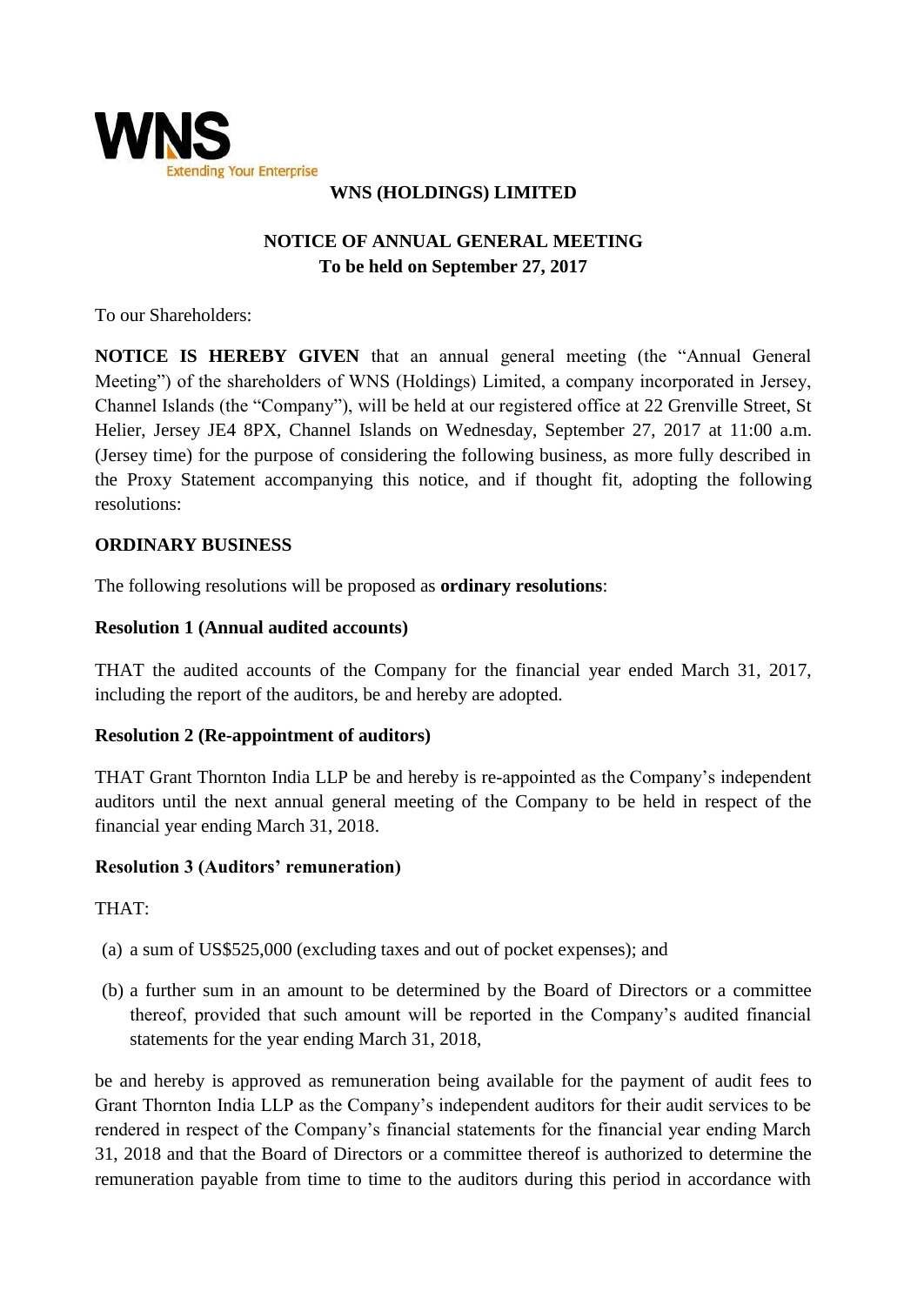this approval.

## **Resolution 4 (Re-election of Class II Director)**

THAT Mr. Keshav R. Murugesh be and hereby is re-elected to hold office as a Class II Director from the date of the Annual General Meeting.

#### **Resolution 5 (Re-election of Class II Director)**

THAT Mr. Michael Menezes be and hereby is re-elected to hold office as a Class II Director from the date of the Annual General Meeting.

## **Resolution 6 (Re-election of Class II Director)**

THAT Mr. Keith Haviland be and hereby is re-elected to hold office as a Class II Director from the date of the Annual General Meeting.

## **SPECIAL BUSINESS**

## **The following resolutions will be proposed as ordinary resolutions:**

**Resolution 7 (Approval of Directors' remuneration for the period from the Annual General Meeting until the next annual general meeting of the Company to be held in respect of the financial year ending March 31, 2018)** 

THAT:

- (a) an aggregate sum of US\$4 million be and hereby is approved as being available for the payment of remuneration and other benefits (excluding any charges incurred in connection with exercising issued and outstanding awards and any costs related to making of awards of options and restricted share units referred to in (b) below) to the Directors of the Company, to be applied, as the Directors may decide in their discretion, for the period from the Annual General Meeting until the next annual general meeting of the Company to be held in respect of the financial year ending March 31, 2018 in accordance with the Company's compensation objectives and assessment process set out in the section "Compensation Discussion and Analysis" as disclosed in the accompanying Proxy Statement; and
- (b) as a further part of the Directors' remuneration, the making of awards of options and restricted share units ("Awards") under the 2016 Incentive Award Plan to Directors by the Board of Directors or a Committee thereof, in its discretion, for the period from the Annual General Meeting until the next annual general meeting of the Company to be held in respect of the financial year ending March 31, 2018 be and hereby is approved, provided that the maximum aggregate number of ordinary shares in the capital of the Company that may be issued or transferred pursuant to any Awards made or to be made to the Directors is limited to the maximum number of ordinary shares available for such purpose under the 2016 Incentive Award Plan.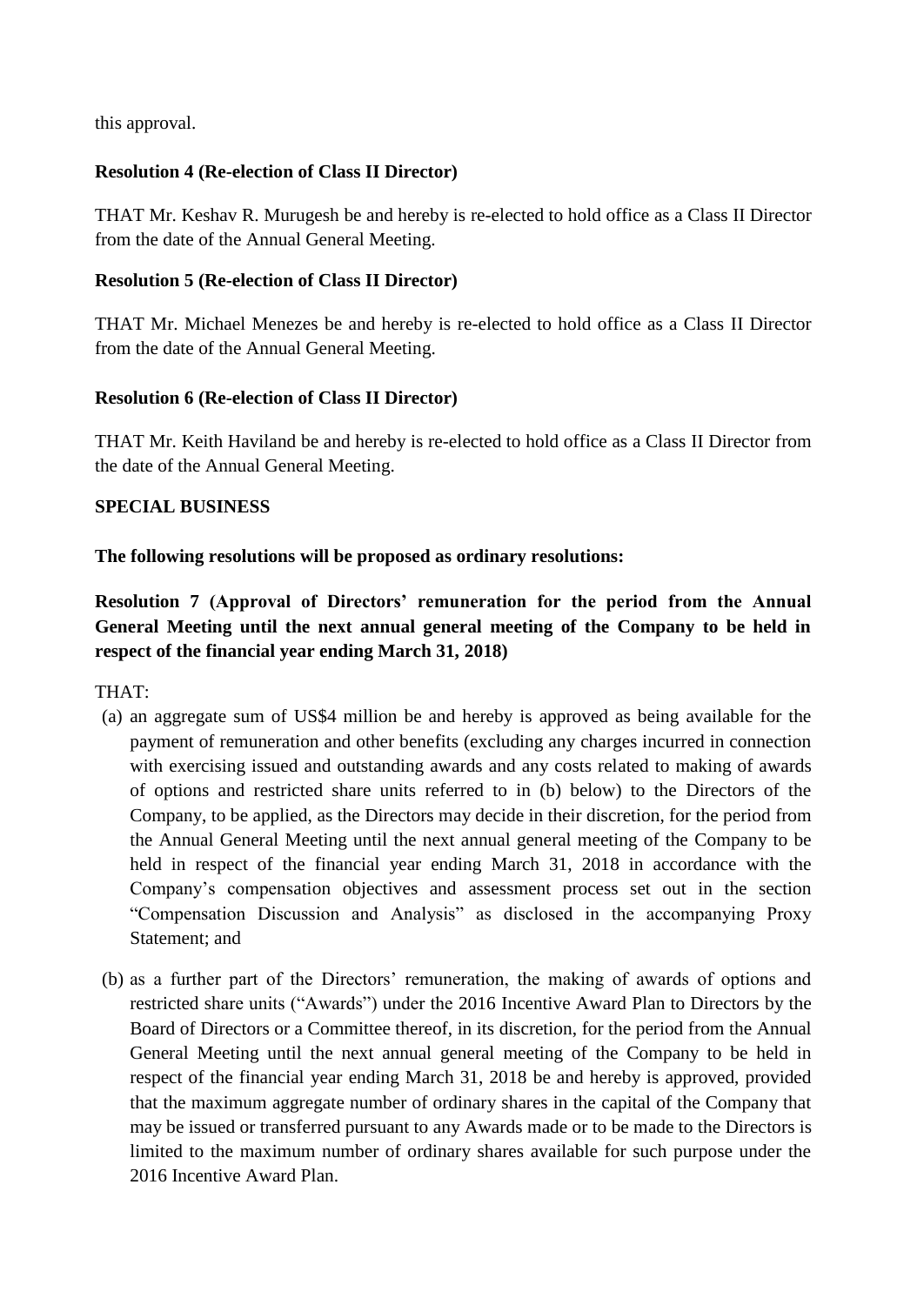DATED: August 23, 2017

#### BY ORDER OF THE BOARD OF DIRECTORS

Mourant Ozannes Corporate Services (Jersey) Limited Company Secretary

# **Registered Office**:

22 Grenville Street, St Helier, Jersey JE4 8PX, Channel Islands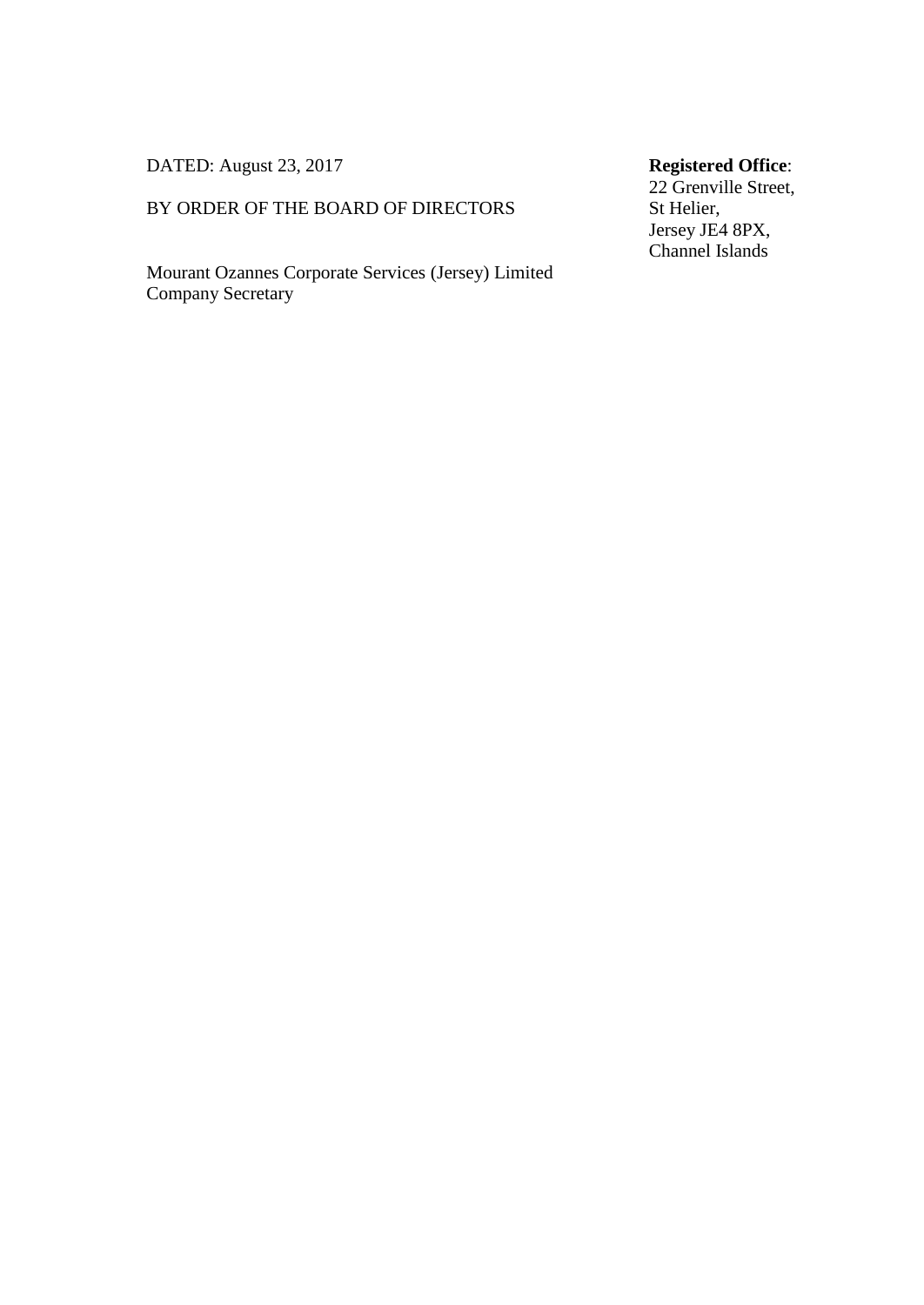#### **NOTES**:

- 1. The Board of Directors has fixed the close of business on August 22, 2017 as the record date for determining those persons whose names appear on our Register of Members as holders of our ordinary shares (collectively, our "Shareholders") who will be entitled to receive copies of this Notice of Annual General Meeting, the accompanying Form of Proxy, Proxy Statement and the notice of availability of the Company's annual report on Form 20-F for the financial year ended March 31, 2017 (the "Annual Report").
- 2. A Shareholder entitled to attend and vote at the Annual General Meeting is entitled to appoint a proxy or proxies to attend the Annual General Meeting and to vote on his behalf. A proxy need not be a Shareholder. A Form of Proxy, which should be completed in accordance with the instructions printed thereon, is enclosed with this document. The appointment of a proxy will not prevent a Shareholder from subsequently attending and voting at the Annual General Meeting in person.
- 3. To be valid, the instrument appointing a proxy or proxies, and any power of attorney or other authority (e.g. board minutes) under which it is signed (or a notarially certified copy of any such power or authority), must be deposited at our registered office at 22 Grenville Street, St Helier, Jersey JE4 8PX, Channel Islands (Attn: Mourant Ozannes Corporate Services (Jersey) Limited) not less than 48 hours before the time appointed for the holding of the Annual General Meeting or any adjournment thereof or for the taking of a poll at which the proxy proposes to vote.
- 4. A proxy may be revoked by: (i) giving the Company notice in writing deposited at our registered office at 22 Grenville Street, St Helier, Jersey JE4 8PX, Channel Islands (Attn: Mourant Ozannes Corporate Services (Jersey) Limited) before the commencement of the Annual General Meeting or any adjournment thereof or for the taking of a poll at which the proxy proposes to vote; (ii) depositing a new Form of Proxy with the Company Secretary before the commencement of the Annual General Meeting or any adjournment thereof or for the taking of a poll at which the proxy proposes to vote (although it should be noted that the new Form of Proxy will only be a valid proxy, as opposed to being capable of revoking an earlier Form of Proxy, if deposited not less than 48 hours before the time appointed for the Annual General Meeting or any adjournment thereof or for the taking of a poll at which the proxy proposes to vote); or (iii) attending in person and voting on a poll.
- 5. A body corporate which is a Shareholder entitled to attend and vote at the Annual General Meeting may authorize a person to act as its representative at the Annual General Meeting in respect of all or a particular number of ordinary shares held by the Shareholder. A body corporate which is a Shareholder may appoint more than one person to act as its representative. If a body corporate which is a Shareholder appoints more than one person to act as its representative, each resolution (and each instrument of